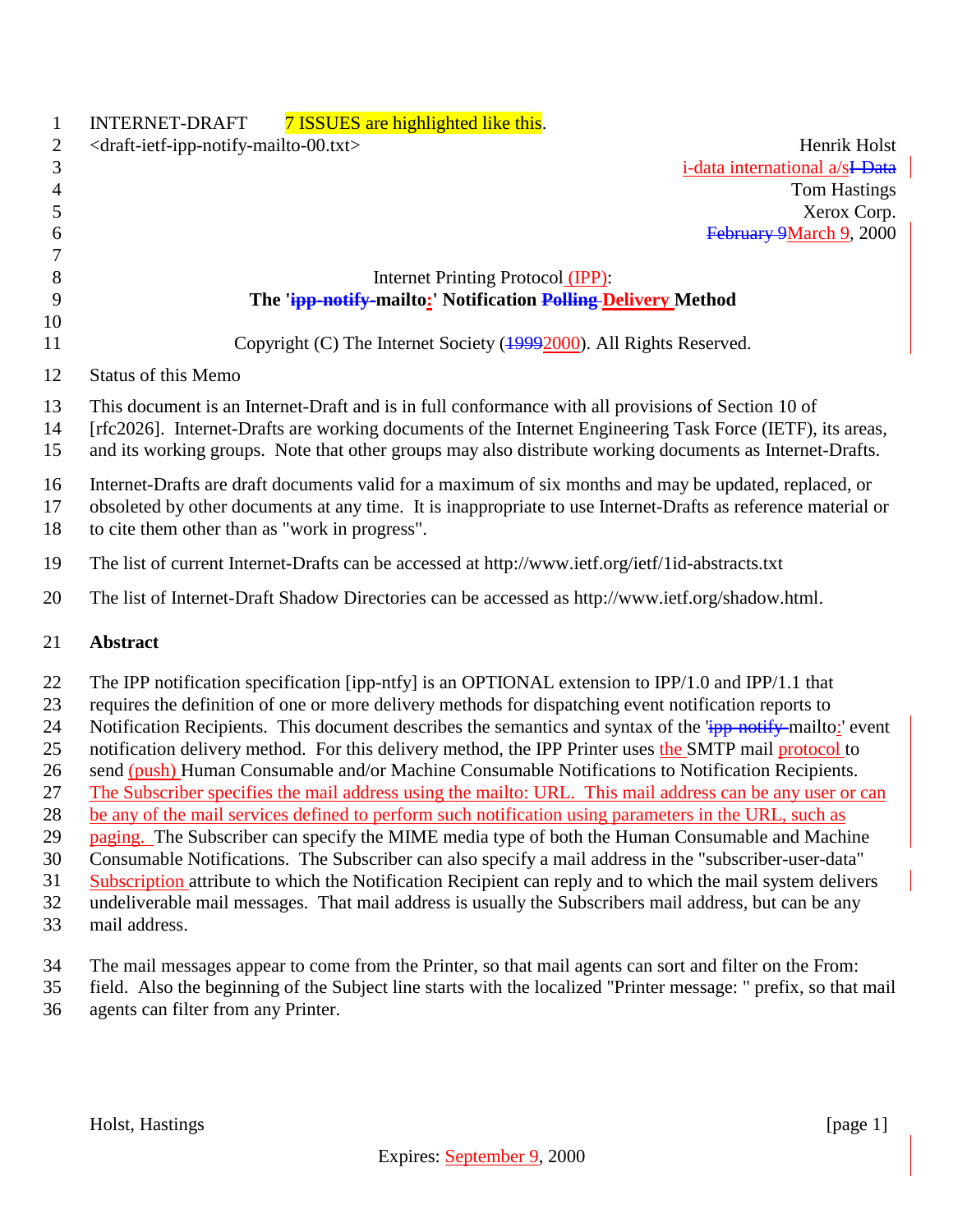- The full set of IPP documents includes:
- Design Goals for an Internet Printing Protocol [RFC2567]
- Rationale for the Structure and Model and Protocol for the Internet Printing Protocol [RFC2568]
- Internet Printing Protocol/1.1: Model and Semantics [ipp-mod]
- Internet Printing Protocol/1.1: Encoding and Transport [ipp-pro]
- Internet Printing Protocol/1.1: Implementer's Guide [ipp-iig]
- Mapping between LPD and IPP Protocols [RFC2569]
- 44 Internet Printing Protocol A.0 & 1.4 (IPP): Event Notification Specification [ipp-ntfy]
- 

The "Design Goals for an Internet Printing Protocol" document takes a broad look at distributed printing

- functionality, and it enumerates real-life scenarios that help to clarify the features that need to be included
- in a printing protocol for the Internet. It identifies requirements for three types of users: end users,
- operators, and administrators. It calls out a subset of end user requirements that are satisfied in IPP/1.0. A few OPTIONAL operator operations have been added to IPP/1.1.
- 
- The "Rationale for the Structure and Model and Protocol for the Internet Printing Protocol" document

describes IPP from a high level view, defines a roadmap for the various documents that form the suite of

IPP specification documents, and gives background and rationale for the IETF working group's major

decisions.

The "Internet Printing Protocol/1.1: Model and Semantics" document describes a simplified model with

abstract objects, their attributes, and their operations that are independent of encoding and transport. It

introduces a Printer and a Job object. The Job object optionally supports multiple documents per Job. It

also addresses security, internationalization, and directory issues.

 The "Internet Printing Protocol/1.1: Encoding and Transport" document is a formal mapping of the abstract operations and attributes defined in the model document onto HTTP/1.1 [RFC2616]. It defines the

encoding rules for a new Internet MIME media type called "application/ipp". This document also defines

the rules for transporting over HTTP a message body whose Content-Type is "application/ipp". This

document defines a new scheme named 'ipp' for identifying IPP printers and jobs.

The "Internet Printing Protocol/1.1: Implementer's Guide" document gives insight and advice to

implementers of IPP clients and IPP objects. It is intended to help them understand IPP/1.1 and some of the

considerations that may assist them in the design of their client and/or IPP object implementations. For

example, a typical order of processing requests is given, including error checking. Motivation for some of

- the specification decisions is also included.
- The "Mapping between LPD and IPP Protocols" document gives some advice to implementers of gateways between IPP and LPD (Line Printer Daemon) implementations.

The "Event Notification Specification" document extends the Job Creation operations and defines

- 72 additional OPTIONAL operations that allow a client to subscribe to printing related events. Subscriptions
- are modeled as Subscription objects which can be Per-Job or Per-Printer Subscriptions. Additional
- operations are defined to query, renew, and cancel Subscription objects.Four other operations are defined
- for subscription objects: get attributes, get subscriptions, renew a subscription, and cancel a subscription.

Holst, Hastings [page 2]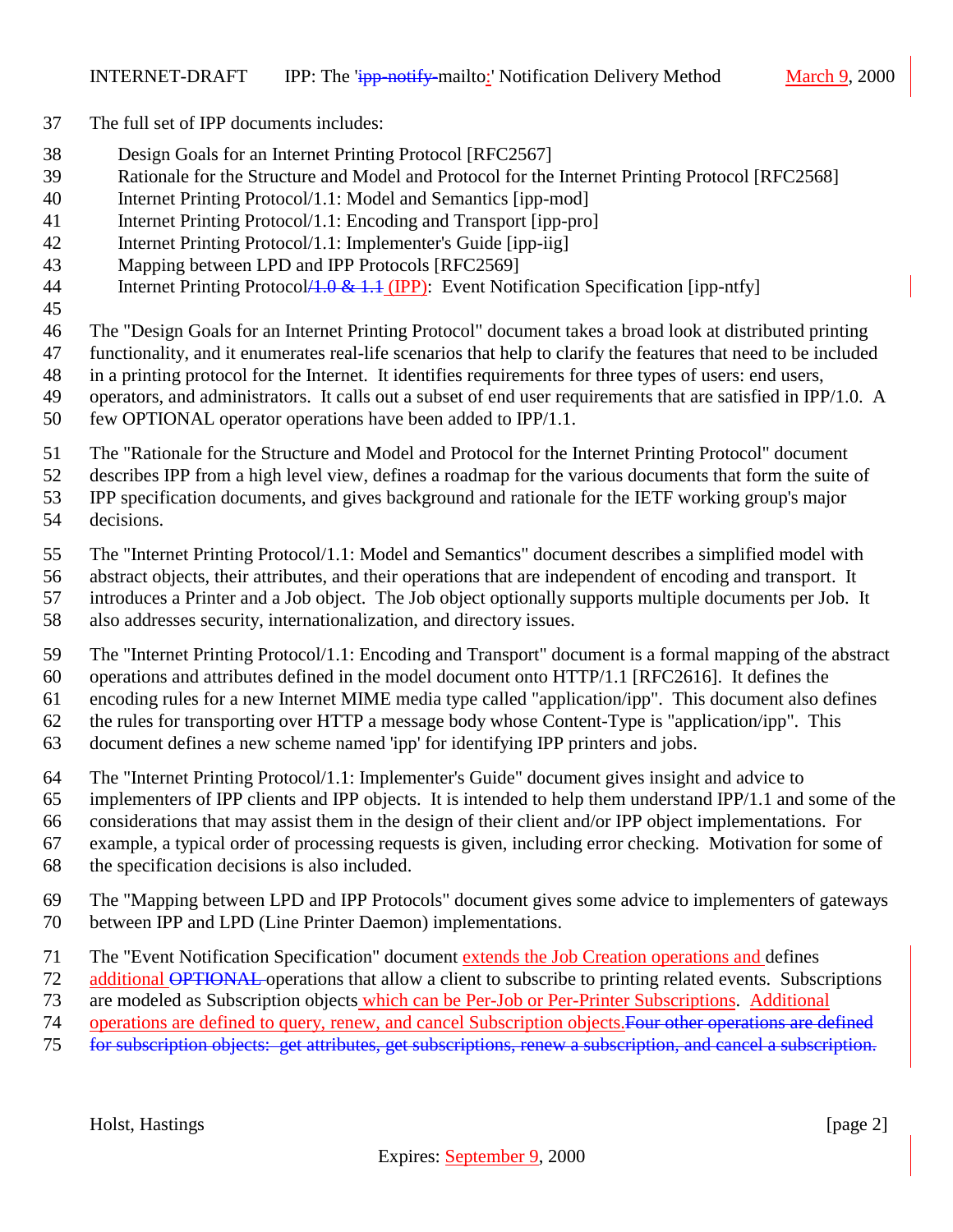| 76                                                                               | <b>Table of Contents</b>                                                                         |              |
|----------------------------------------------------------------------------------|--------------------------------------------------------------------------------------------------|--------------|
| 77                                                                               | 1                                                                                                |              |
| 78<br>79<br>80                                                                   | $\overline{2}$<br>2.1<br>$2.2^{\circ}$                                                           |              |
| 81                                                                               | 3                                                                                                |              |
| 82<br>83<br>84<br>85<br>86<br>87<br>88<br>89<br>90<br>91<br>92<br>93<br>94<br>95 | 4<br>4.1<br>4.2<br>4.3<br>4.4<br>4.5<br>4.6<br>4.7<br>4.8<br>4.9<br>4.10<br>4.11<br>4.12<br>4.13 |              |
| 96<br>97<br>98<br>99<br>100                                                      | $5^{\circ}$<br>5.1<br>6<br>6.1                                                                   |              |
| 101                                                                              | $7\phantom{.0}$                                                                                  |              |
| 102<br>103                                                                       | 8<br>9                                                                                           |              |
| 104                                                                              | 10                                                                                               |              |
| 105                                                                              | 11                                                                                               |              |
| 106                                                                              | 12                                                                                               |              |
| 107<br>108<br>109<br>110                                                         | <b>Table of Tables</b>                                                                           |              |
|                                                                                  | Holst, Hastings                                                                                  | [ $page 3$ ] |

# Expires: September 9, 2000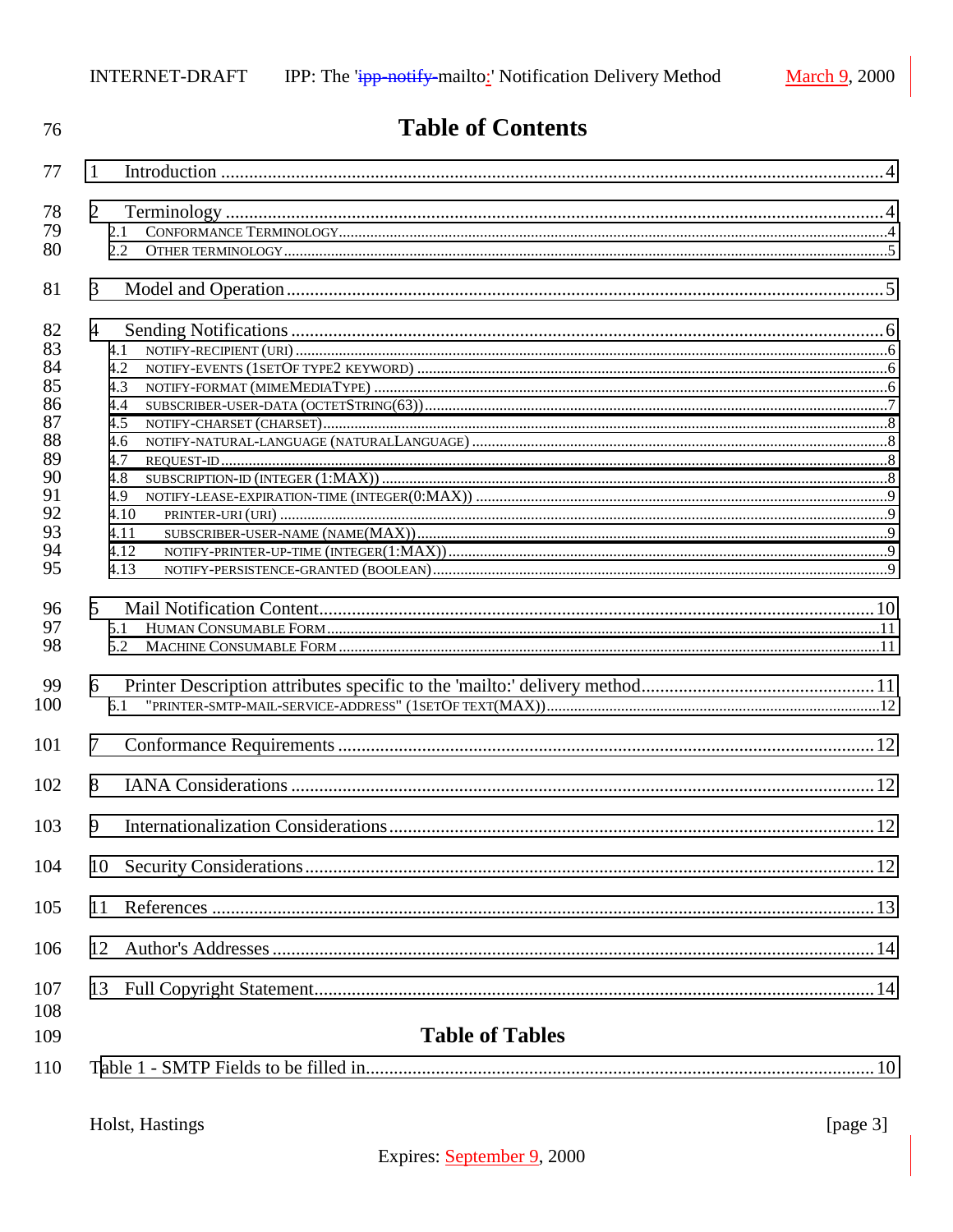<span id="page-3-0"></span>111

#### 112 **1 Introduction**

- 113 An IPP pPrinters that supports the OPTIONAL IPP notification extension [ipp-ntfy] is called a Notification
- 114 Source which sends event Notifications to Notification Recipients. As such, a Printer either a) accepts,
- 115 stores, and uses notification sSubscription objects to generate event Notification reports and implement one
- 116 or more delivery methods for notifying interested parties, or b) supports a subset of these tasks and farms
- 117 out the remaining tasks to a Notification Delivery Service. This document describes the semantics and
- 118 syntax of the 'ipp-notify-mailto:' event notification delivery method. Such a Notification Delivery Service
- 119 then delivers the event Notification to the Ultimate Notification Recipient.
- 120 For this delivery method, the IPP Printer uses the SMTP mail protocol to send (push) Human Consumable
- 121 and/or Machine Consumable Notifications to Notification Recipients. The Subscriber specifies the mail
- 122 address using the mailto: URL. This mail address can be any user or can be any of the mail services
- 123 defined to perform such notification using parameters in the URL, such as paging. The Subscriber can
- 124 specify the MIME media type of both the Human Consumable and Machine Consumable Notifications.
- 125 The Subscriber can also specify a mail address in the "subscriber-user-data" Subscription attribute to which

126 the Notification Recipient can reply and to which the mail system delivers undeliverable mail messages.

127 That mail address is usually the Subscribers mail address, but can be any mail address.

128 The mail messages appear to come from the Printer, so that mail agents can sort and filter on the From:

- 129 field. Also the beginning of the Subject line starts with the localized "Printer message: " prefix, so that mail 130 agents can filter from any Printer.
- 

# 131 **2 Terminology**

132 This section defines the following additional terms that areterminology used throughout this document:

# 133 **2.1 Conformance Terminology**

| 134 | Capitalized terms, such as MUST, MUST NOT, REQUIRED, SHOULD, SHOULD NOT, MAY,                             |
|-----|-----------------------------------------------------------------------------------------------------------|
| 135 | <b>NEED NOT, and OPTIONAL</b> , have special meaning relating to conformance to this specification.       |
| 136 | These terms are defined in [ipp-mod section 13.1 on conformance terminology, most of which is             |
| 137 | taken from RFC 2119 [RFC2119].                                                                            |
| 138 | <b>REQUIRED</b> - an adjective used to indicate that a conforming IPP Printer implementation MUST         |
| 139 | support the indicated operation, object, attribute, attribute value, status code, or out-of-band value in |
| 140 | requests and responses. See [ipp-mod] "Appendix A - Terminology for a definition of "support".            |
| 141 | Since support of this entire notification specification is OPTIONAL for conformance to IPP/1.0            |
| 142 | or IPP/1.1, the use of the term REQUIRED in this document means "REQUIRED if this                         |
| 143 | <b>OPTIONAL</b> notification specification is implemented".                                               |
| 144 | REQUIRED: if an implementation supports the extensions described in this document, it MUST                |
| 145 | support a REQUIRED feature.                                                                               |

Holst, Hastings [page 4]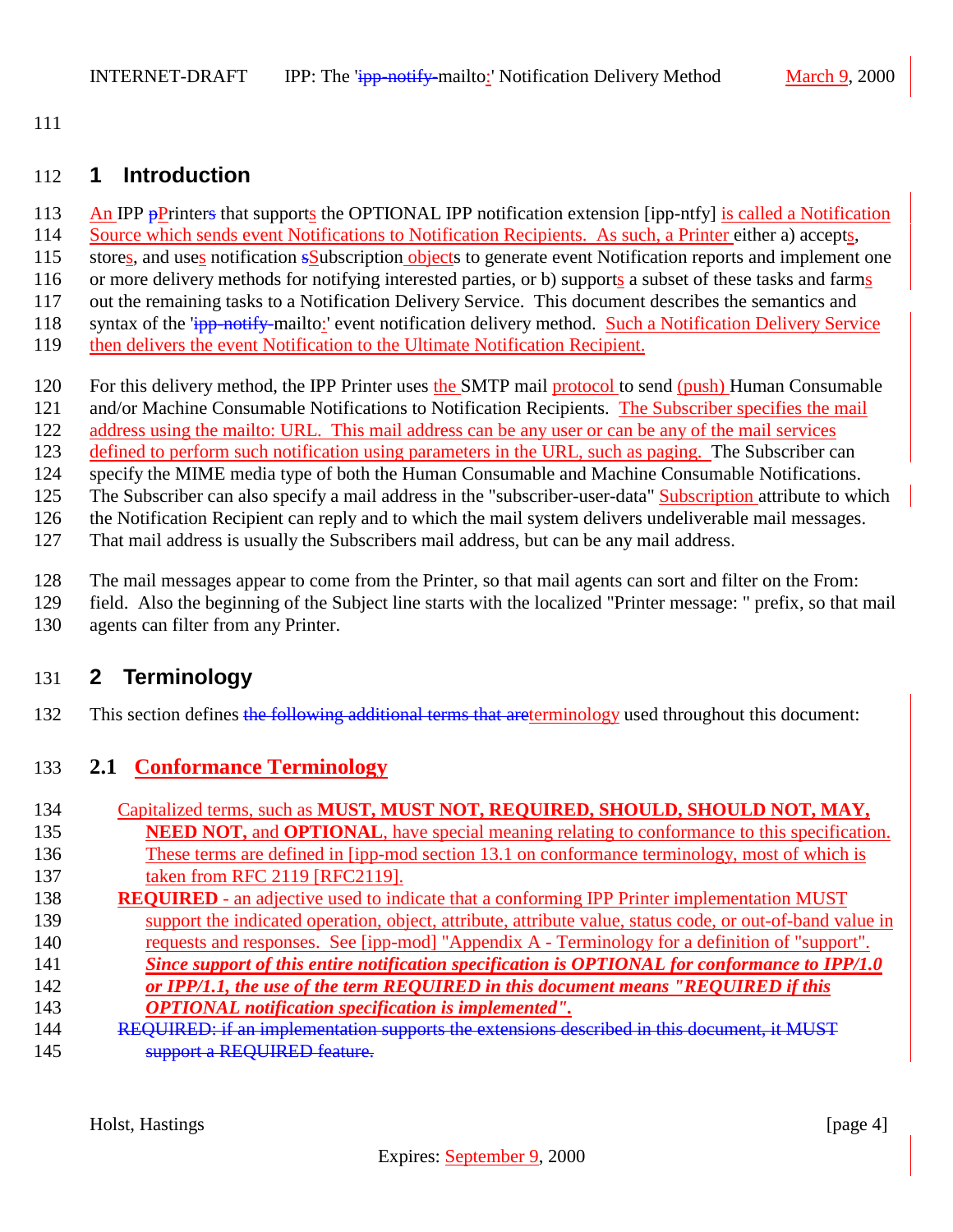- <span id="page-4-0"></span>**OPTIONAL** - an adjective used to indicate that a conforming IPP Printer implementation MAY, but is 147 NOT REQUIRED to, support the indicated operation, object, attribute, attribute value, status code,
- or out-of-band value in requests and responses.
- OPTIONAL: if an implementation supports the extensions described in this document, it MAY support an OPTIONAL feature.

### **2.2 Other terminology**

- Event Notification (Notification for short) See [ipp-ntfy]
- Notification Source See [ipp-ntfy]
- Notification Recipient See [ipp-ntfy]
- Subscription object See [ipp-ntfy]
- Ultimate Notification Recipient See [ipp-ntfy]

#### **3 Model and Operation**

- In the IPP Notification Model [ipp-ntfy], a client is able to:
- 159 1. supply one or more Per-Job Subscriptions can be supplied in the Job Creation operation or
- 160 2. OPTIONALLY supply Per-Job Subscriptions as subsequent Create-Job-Subscription operations;
- 161 3. supply one Per-Printer Subscription can be supplied in the Create-Printer-Subscription operation. The client that creates these Subscription objects becomes the owner of the Subscription object.
- The client that creates these Subscription objects becomes the owner of the Subscription object.

When creating each Subscription object, the client supplies the "notify-recipient" (uri) attribute. The

"notify-recipient" attribute specifies both a single Notification Recipient that is to receive the Notifications

when subsequent events occur and the method for Notification delivery that the IPP Printer is to use. For

167 the  $\frac{1}{1}$  the  $\frac{1}{1}$  - notify-mailto: Notification delivery method defined in this document, the "notify-recipient"

- consists of the 'mailto:' scheme followed by an SMPT mail address [RFC822].
- Notification Sources that implement the 'mailto:' event notification delivery method will need to include an
- SMTP mail agent while Notification Recipients that implement this delivery method will need to support an
- 171 SMTP server. **ISSUE 01:** Is this SMTP terminology correct?
- The IPP Printer can be the Notification Source or could use some other Notification Delivery Service that
- actually delivers the mail message. In this latter case, the protocol between the IPP Printer and the
- Notification Delivery Service is implementation defined and could be the INDP protocol (see [indp]).
- Also the Notification Recipient specified by the "notify-recipient" Subscription attribute can be either (1)
- the Ultimate Notification Recipient or can be a Notification Delivery Service, such as a paging system that
- accept 'mailto:' parameters to indicate the Ultimate Notification Recipient, such as a phone number or
- paging subscriber's id.

Holst, Hastings [page 5]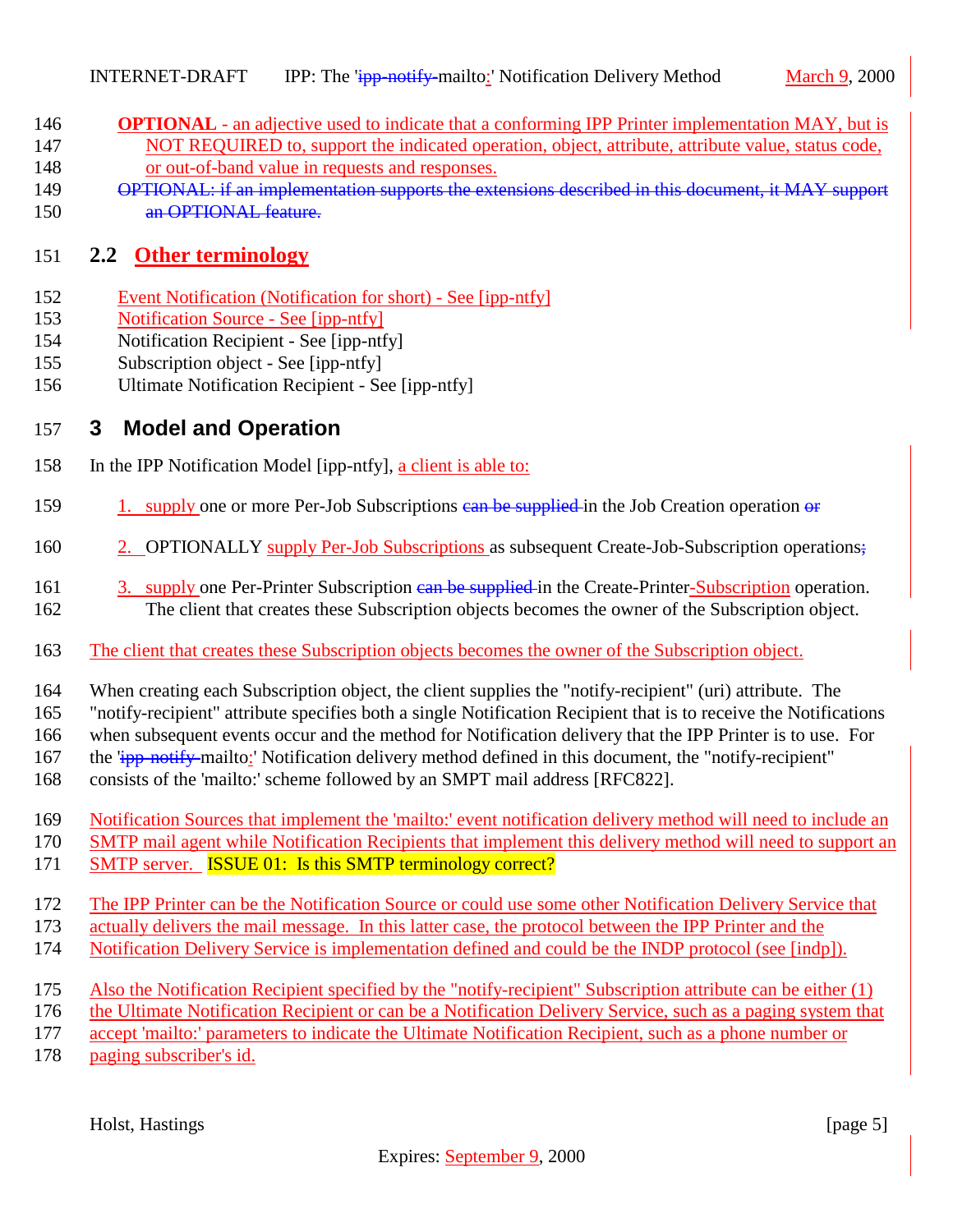# <span id="page-5-0"></span>**4 Sending Notifications**

- This section defines the processing that the IPP Printer MUST perform when sending an event Notification
- 181 using the 'mailto:' delivery method. The usage of each of the Subscription object attributes defined in (see
- [ipp-ntfy]) is described here as it applies to the 'mailto:' delivery method. The description of each
- Subscription attribute in this document is not the complete description, but is just the application of the
- attribute to this 'mailto:' delivery method. See the complete definition of each Subscription object attribute
- 185 in [ipp-ntfy]. **ISSUE 02:** Is it a good idea to list each Subscription object attribute in this spec with the
- 186 applicability to this delivery method? If yes, should all delivery method specs also do it this way? Section
- [5](#page-9-0) defines how the IPP Printer populates the SMTP fields in the mail message.

# **1.14.1 notify-recipient (uri)**

- This REQUIRED READ-ONLY Subscription object attribute contain the 'mailto:' URI delivery method
- followed by the SMTP mail address [RFC821] of the Notification Recipient. As required by the [ipp-ntfy]
- document, the following information is given for this notification delivery method:
- ISSUE 03 What should we say about any mailto parameters, if any? For example, if you want to send 193 over secure mail, etc.
- ISSUE 04 Do we want to define any IPP-specific mailto parameters to this document?

# **1.24.2 notify-events (1setOf type2 keyword)**

- This REQUIRED READ-ONLY Subscription object attribute identifies the job and/or printer events that are to be delivered to the Notification Recipient as Notifications as defined in [ipp-ntfy] section 7.
- Note: Some rapidly recurring events, such as page events, are not appropriate to use with this delivery
- method, especially if the recipient mail address is a mailing list. Implementations MAY choose either not
- to support page events with the 'mailto:' delivery method and/or not permit a mailing list to be supplied, if
- 201 they can detect that a mail address is a mailing list.
- **ISSUE 02 Should we disallow page events with the 'mailto:' delivery method?**

# **1.34.3 notify-text-format (mimeMediaType)**

- ISSUE 03 Ok to change the name of "notify-text-format" to "notify-human-consumable-format" since it 205 ean contain pictures and/or sound? Also it becomes more parallel with the proposed new "notify-machine-206 consumable-format" attribute.
- This REQUIRED READ-ONLY Subscription object attribute indicates the type of Human Consumable 208 and/or Machine Consumable format content that is to be sent in the Notifications as a mail message attachment. For the 'mailto:' delivery method, Aany registered 'mimeMediaType' value is allowed,

Holst, Hastings [page 6] [page 6]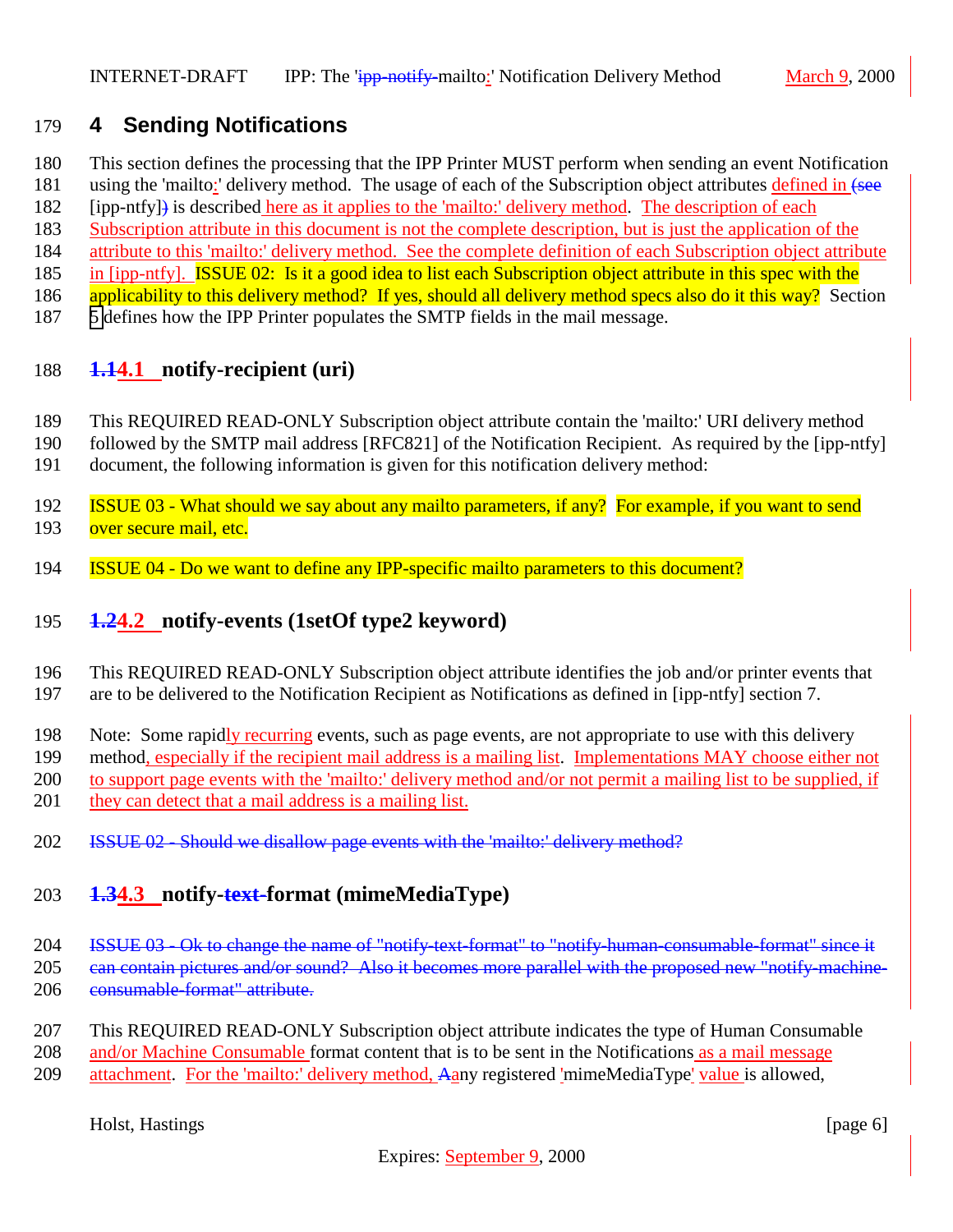- <span id="page-6-0"></span>210 including types that allow pictures to be represented, e.g., 'application/postscript' or 'image/tiff', and/or
- 211 sounds to be represented, e.g., 'audio/32kadpcm'. The body of the mail message MUST always be 212 'text/plain; charset=us-ascii, since that is the default for 'mailto:'.
- 
- 213 There is no "notify-default" Printer attribute to configure. If the client did not supply the "notify-format"
- 214 this attribute is not supplied in the Subscription Creation operation, the Printer MUST populate this attribute
- 215 with an implementation-defined default value. Such a default value MAY include multi-part mixed media,
- 216 so that the Printer can send multi-part mixed MIME type attachments by default (though there is no way for
- 217 the client to explicitly request such)the 'text/plain; charset=utf-8' value by default. If the out-of-band 'none'
- 218 value [ipp-col] was is supplied in the Subscription Creation operation, the Printer MUST NOT send the
- 219 Human Consumable form any attachment in the Notification.
- 220 If the 'text' MIME media type registration definition permits a charset parameter, than the client MUST use
- 221 such a specification MUST be used (instead of the "notify-charset" attribute) in order to indicate the charset
- 222 to be used in the Notification content.

# 223 **4.4notify-machine-consumable-format (mimeMediaType) - new**

224 This REQUIRED READ-ONLY Subscription object attribute indicates the type of Machine Consumable

225 format content that is to be sent in the Notifications. If this attribute is not supplied, the Printer supplies the

226 <sup>'</sup>application/ipp' value by default. If the out-of-band 'none' [ipp-col] is supplied, the Printer MUST NOT

- 227 send the Machine Consumable form in the Notification.
- 228 ISSUE 04 We think that the subscriber should be able to specify whether or not to include the Machine
- 229 Consumable form and what that machine consumable format is, such as 'application/ipp', or XML format.

# 230 **1.44.4 subscriber-user-data (octetString(63))**

- 231 This REQUIRED READ-ONLY Subscription object attribute holds an SMTP mail address value that the
- 232 Printer copies to the "From:" inside  $\leq$  (see RFC 822 [rfc822] section 4.4.1) and the "Sender:" SMTP fields
- 233 (see section [5\)](#page-9-0). For the 'mailto:' notification delivery method, the client MUST supply the "subscriber-user-
- 234 data" attribute. If the client omits this attribute, the Printer MUST either (1) reject the operation with the
- 235 'client-error-bad-request' or (2) ignore this Subscription, since the Printer will not have a mail address to put
- 236 in the "From:" and in the "Sender:" SMTP fields, depending on implementation.
- 237 ISSUE 05 Ok to use the "subscriber-user-data" attribute to hold the SMTP "From:" and "Sender:" mail
- 238 addresses in case the Notification Recipient replies to the notification mail message or the mail system
- 239 sends a failure to deliver message, respectively?
- 240 If this attribute is not supplied, the Printer SHOULD fill in some mail address to which replies or non-
- 241 delivery messages can be sent, in case the Printer is not able to receive mail messages. Otherwise, the mail
- 242 system will send non-delivery messages to the Printer.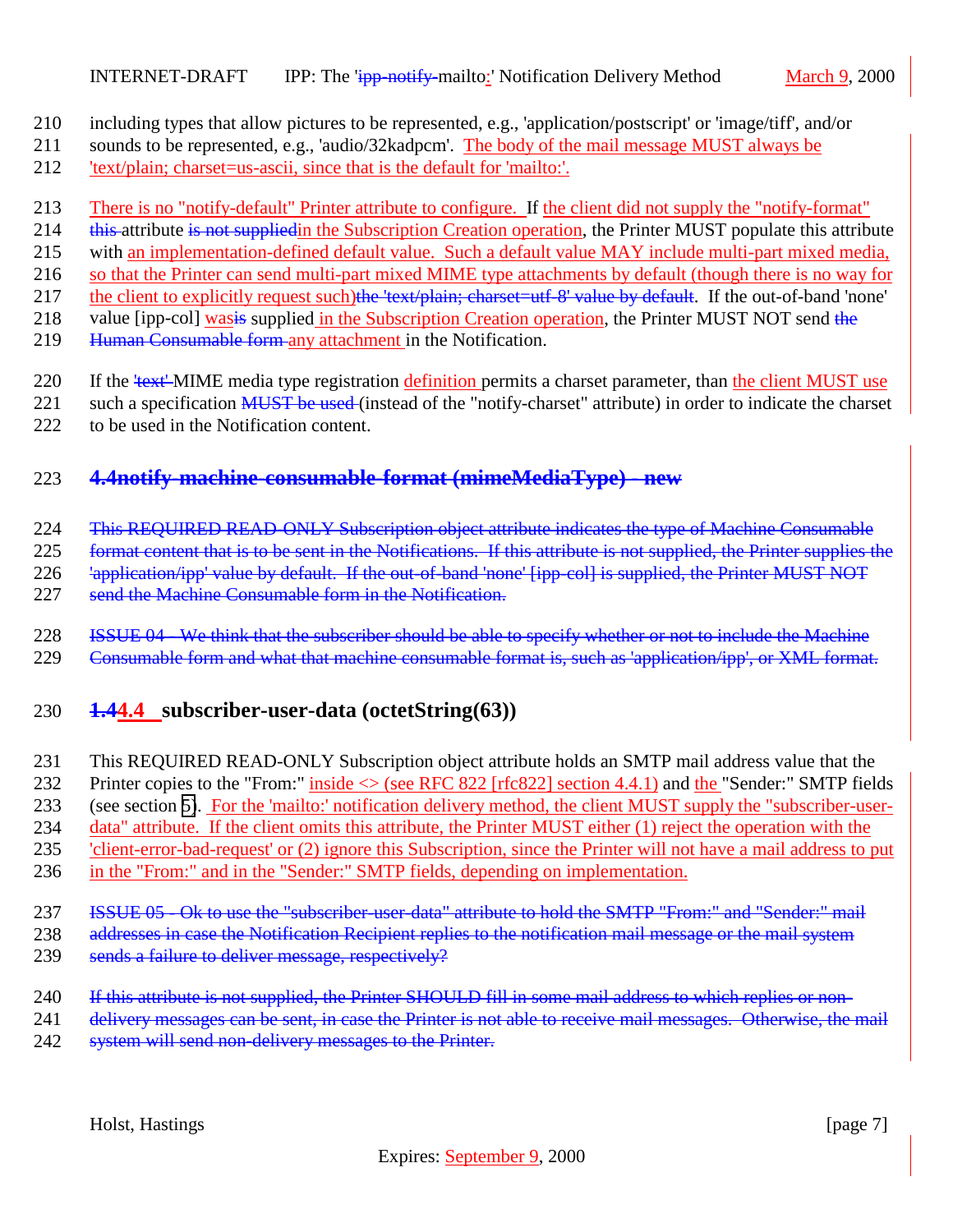- <span id="page-7-0"></span>ISSUE 06 - Should we add a Printer Description attribute that the Administrator can configure to be the
- 244 "bit bucket" for non-delivery messages and Notification Recipient replies when the Subscriber does not
- 245 supply the "subscriber-user-data"?
- 246 Note to client implementers: When the subscribing user selects the 'mailto:' delivery scheme, the client
- 247 SHOULD obtain the user's mail address **automatically from the client system** (in an implementation-
- 248 dependent manner) and supply it as the value of the "subscriber-user-data" attribute by default, rather than
- require the user to explicitly supply it. Allowing users to supply the mail address explicitly would allow the
- malicious user to hide his/her identity when sending notifications by email.

#### **1.54.5 notify-charset (charset)**

- This OPTIONAL READ-ONLY Subscription object attribute specifies the charset to be used in the
- Notification content sent to the Notification Recipient, whether the notification content is Machine
- 254 Consumable or Human Consumable. The client MUST NOT supply and the Printer MUST NOT use t<sup>This</sup>
- 255 attribute MUST NOT be used when the MIME media type registration definition supplied in the "notify-
- 256 text-format" attribute value specifies allows the charset parameter in its MIME media type value, e.g.,
- 'text/plain; charset=utf-8'.

#### **1.64.6 notify-natural-language (naturalLanguage)**

- This OPTIONAL READ-ONLY Subscription object attribute specifies the natural language for the IPP
- object to use in the localized Notification content that is sent to the Notification Recipient, whether the
- notification content is Machine Consumable or Human Consumable.

#### **1.74.7 request-id**

- This REQUIRED READ-ONLY Subscription object attribute holds the most recent request-id sequence
- number delivered in a Notification content to the Notification Recipient. A value of 0 indicates that no
- Notifications have been sent for this subscription. The first request-id sent for a subscription MUST be 1.
- Each Notification Recipient has its own monotonically increasing series of request-ids, i.e., no gaps, in
- order to be able to detect a missing notification.

#### **1.84.8 subscription-id (integer (1:MAX))**

 This REQUIRED READ-ONLY Subscription object attribute uniquely identifies this Subscription object instance on this Printer object or this Job object..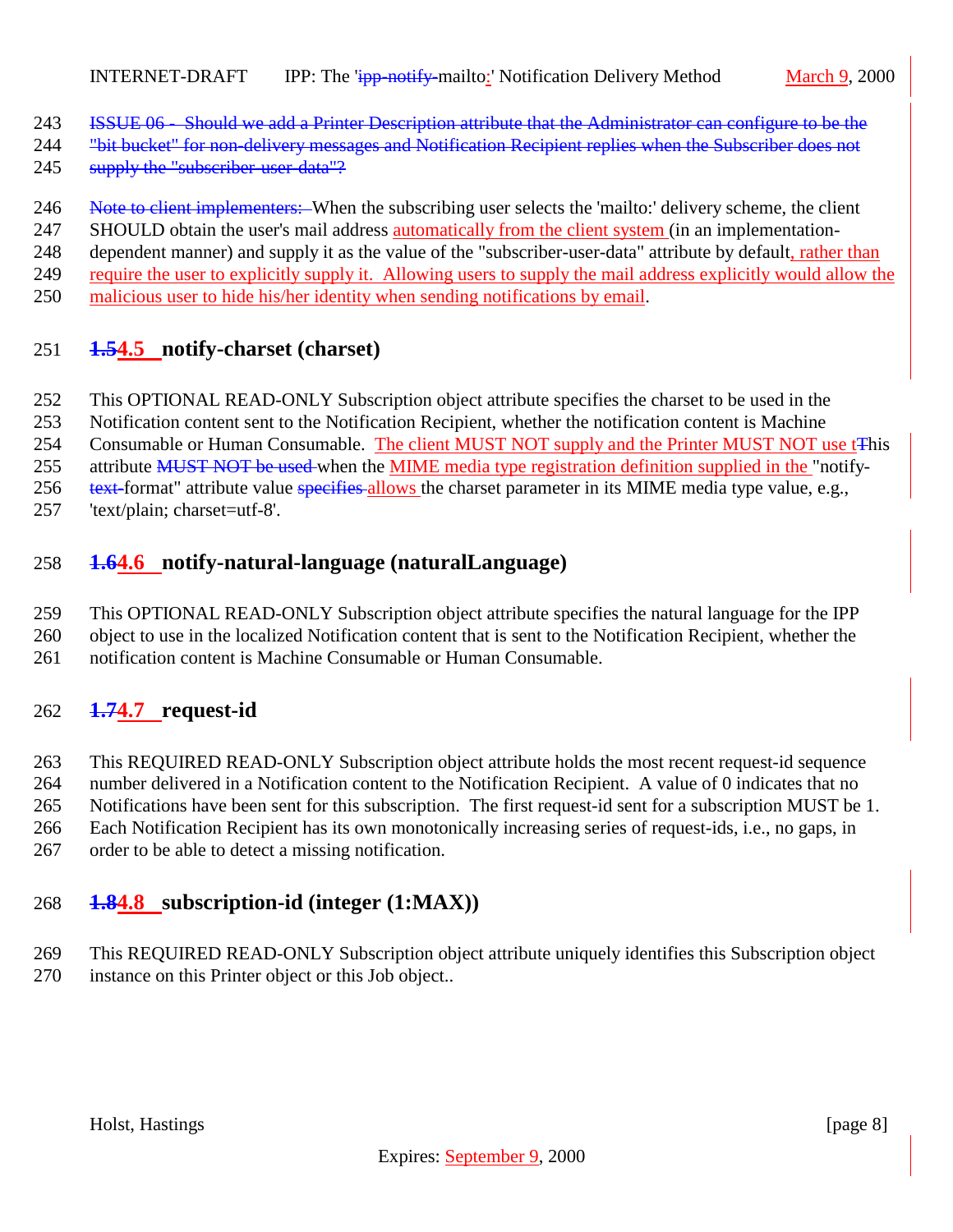#### <span id="page-8-0"></span>**1.94.9 notify-lease-expiration-time (integer(0:MAX))**

- This REQUIRED READ-ONLY Subscription object attribute specifies the time in the future when the
- subscription lease will expire, i.e., the "printer-up-time" value at which the lease will expire.

## **1.104.10 printer-uri (uri)**

 This REQUIRED READ-ONLY Subscription object attribute identifies the Printer object that created this Subscription object.

## **1.114.11 subscriber-user-name (name(MAX))**

- 278 This **OPTIONAL REQUIRED READ-ONLY** Subscription object attribute contains the name of the user
- that created the Subscription object. The Printer includes the value of this attribute as the value of the
- 280 SMTP "FROM" field outside the  $\leq$  (see RFC 822 [rfc822] section 4.4.1) in both the Human Consumable
- and Machine Consumable forms. For the 'mailto:' notification delivery method, the client MUST supply
- 282 the "requesting-user-name" operation attribute so that the Printer can populate the "subscriber-user-name"
- Subscription attribute, in case the Printer does not have a more authenticated printable name (see [ipp-
- ntfy]). If the client omits "requesting-user-name" attribute and the Printer doesn't have a more authenticated
- printable name, the Printer MUST either (1) reject the operation with the 'client-error-bad-request' or (2)
- ignore this Subscription, since the Printer will not have a User Display Name to put in the "From:" field 287 outside the  $\leq$ , depending on implementation.
- 288 If this attribute is not supplied or is not supported, the Printer
- ISSUE 05: Ok that we made "subscriber-user-name" be REQUIRED for the Printer to support and indicate
- 290 that the client MUST supply the "requester-user-name" operation attribute when the delivery method is
- 291 | 'mailto:', in case the Printer does not have a more authenticated printable name?

# **1.124.12 notify-printer-up-time (integer(1:MAX))**

- This REQUIRED READ-ONLY Subscription object attribute indicates the amount of time (in seconds) that the Printer implementation has been up and running. The Printer includes the value of this attribute in both
- the Human Consumable and Machine Consumable forms.

# **1.134.13 notify-persistence-granted (boolean)**

 This REQUIRED Subscription object attribute whether or not the Per-Job or Per-Printer Subscription is persistent, i.e., saved across power cycles in an implementation-define manner.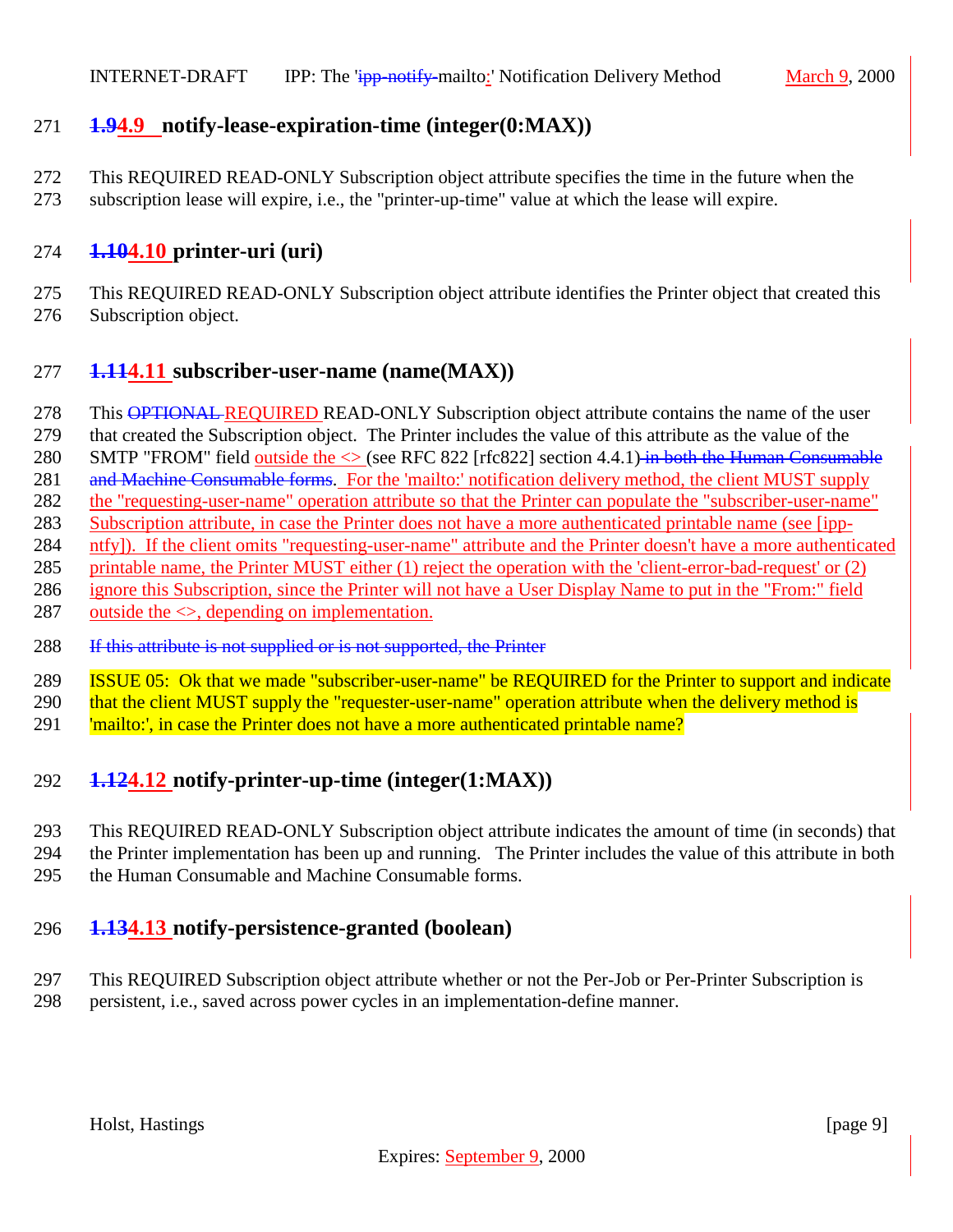# <span id="page-9-0"></span>299 **5 Mail Notification Content**

300 The intent of the mail message is that the Notification Recipient is receiving a Human Consumable and/or

301 Machine Consumable mail message from the Printer with the subject line indicating that it is a printer 302 notification message and some implementation-defined salient information, such as the Job name and

303 submitting user name. The body of the message duplicates this information and includes other information

304 as REQUIRED by [ipp-ntfy].

305 Table 1Table 1 shows the SMPT fields that the IPP Printer MUST fill in from the indicated sources of the 306 data.

| <b>SMTP RFC</b><br>822 section | <b>SMTP</b> Field<br>Name | Subscription object attribute source for SNMP field                                                                                                                                                                                                                                                                                                                                                |
|--------------------------------|---------------------------|----------------------------------------------------------------------------------------------------------------------------------------------------------------------------------------------------------------------------------------------------------------------------------------------------------------------------------------------------------------------------------------------------|
| 4.4.1                          | From:                     | "printer-name" <"subscriber-user-data">                                                                                                                                                                                                                                                                                                                                                            |
|                                |                           | For example, if Bob Jones submits a print job to the Printer "George"<br>Washington" and his email address is jones@acme.com, the From: line will<br>be displayed as:                                                                                                                                                                                                                              |
|                                |                           | From: George Washington <jones@acme.com></jones@acme.com>                                                                                                                                                                                                                                                                                                                                          |
|                                |                           | Mail messages appear to the Notification Recipient to come from the Printer,<br>so that mail agents can sort and filter on the From: field.                                                                                                                                                                                                                                                        |
|                                |                           | Note: The "printer-name" is the Mail Display name. And the "subscriber-<br>user-data" inside $\langle \rangle$ is assumed to be an SMTP mail address so that the<br>Notification Recipient can reply to the subscriber. For example, to say "I<br>picked up your document, thanks."                                                                                                                |
| 4.4.2                          | Sender:                   | "subscriber-user-name" <"subscriber-user-data">                                                                                                                                                                                                                                                                                                                                                    |
|                                |                           | For example, if Bob Jones submits a print job to the Printer "George"<br>Washington" and his email address is jones@acme.com, the Sender: line will<br>be displayed as:                                                                                                                                                                                                                            |
|                                |                           | Sender: Bob Jones <jones@acme.com></jones@acme.com>                                                                                                                                                                                                                                                                                                                                                |
|                                |                           | Note: The "subscriber-user-name" is the Mail Display name (Bob Jones).<br>And the "subscriber-user-data" inside $\langle \rangle$ is assumed to be an SMTP mail<br>address so that the mail system will send failure to deliver mail messages to<br>the mail address specified by the "subscriber-user-data", not the Printer. The<br>subscriber-user-data could be the subscriber or anyone else. |

#### 307 **Table 1 - SMTP Fields to be filled in**

Holst, Hastings [page 10]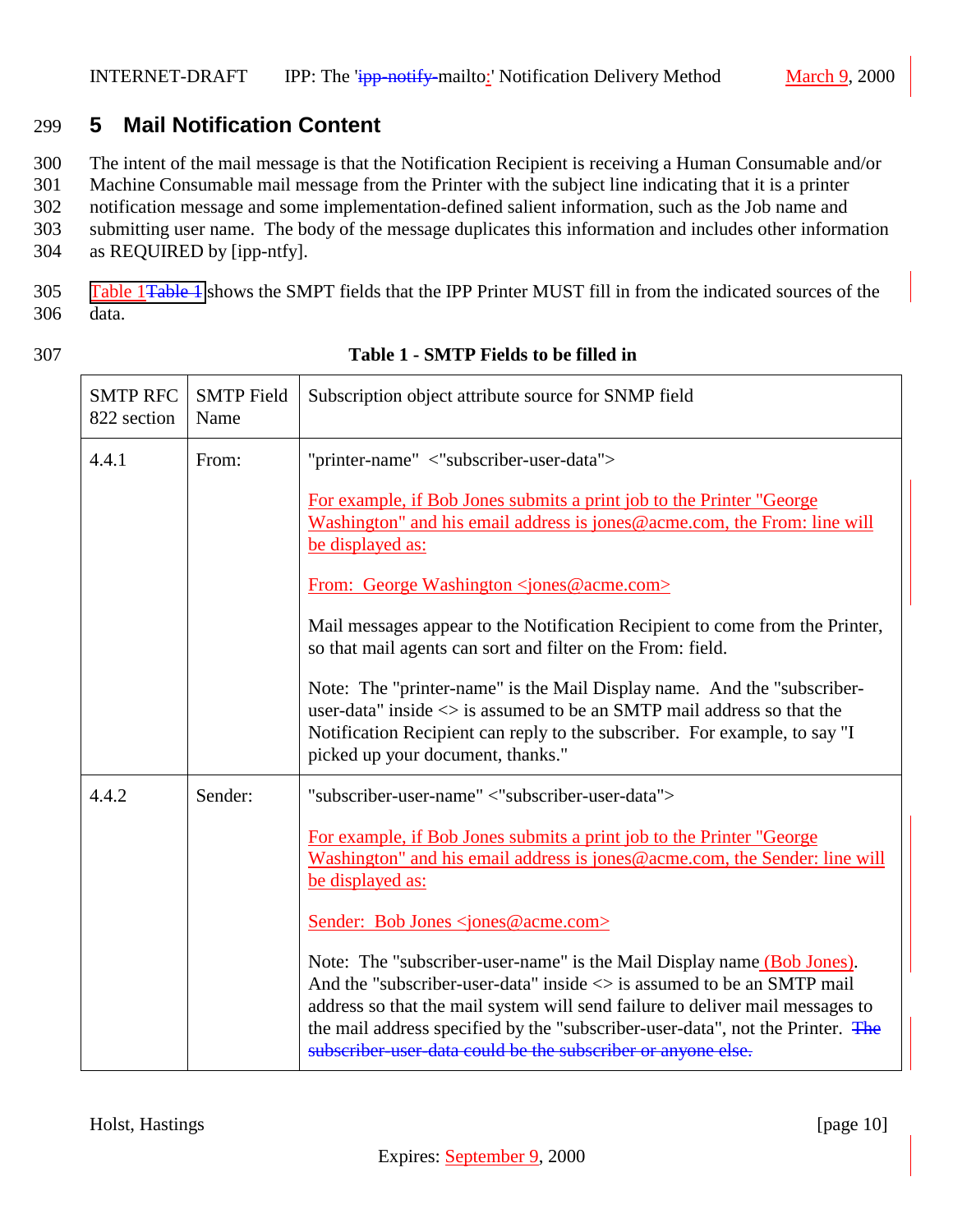<span id="page-10-0"></span>

| 4.5.1 | To:      | The rest of the URI following the 'mailto:' scheme in the value of the "notify-<br>recipient" attribute.                                                                                                                                                        |
|-------|----------|-----------------------------------------------------------------------------------------------------------------------------------------------------------------------------------------------------------------------------------------------------------------|
| 4.7.1 | Subject: | Implementation-dependent, but SHOULD start with "Printer message: "<br>(localized) followed by the job or printer event name, job name, etc. The<br>beginning of the Subject line is a standardized prefix, so that mail agents can<br>filter from any Printer. |

308 The Printer MUST repeat any of this information in these fields in the body of the message, plus additional 309 information REQUIRED by the Notification Specification [ipp-ntfy].

310 ISSUE 07 - Need a Printer Description attribute that the system administrator can configure to be the DNS

- 311 or IP address of the SMPT relaying mail server (see [rfc822]) that it is to use for the 'mailto:' delivery
- 312 method.

#### 313 **1.15.1 Human Consumable Form**

- 314 If the format specified by the "notify-format" (mimeMediaType) is a <del>The</del> Human Consumable form, then it
- 315 MUST be sent as a MIME according to [rfc1341] and [rfc2046] if the MIME type is anything but
- 316 'text/plain'. Even 'text/plain; charset=utf-8' (which is the default Human Consumable Form) MUST be
- 317 represented as a MIME type in the body of the message.
- 318 ISSUE 06: What if "notify-format" is 'text/plain; charset=utf-8', does that have to be sent as a mail
- 319 attachment, since it isn't 'text/plain' which assumes charset=us-ascii, or can it be sent as the body of the mail
- 320 message properly identified as 'text/plain; charset=us-ascii'?

#### 321 **1.25.2 Machine Consumable Form**

- 322 If the format specified by the "notify-format" (mimeMediaType) is a The-Machine Consumable form, then
- 323 it MUST be sent as a MIME attachment according to [rfc1341] and [rfc2046] for all MIME types, including
- 324 the 'application/ipp' (which is the default Machine Consumable Form).
- 325 Since this notification delivery method is able to send both Machine Consumable and Human Consumable
- 326 forms in one Notification, the Printer MUST NOT support the "human-readable-report" attribute (see [ipp-
- 327 ntfyl in the Machine Consumable form.
- 328 ISSUE 08 Ok to prohibit the mailto: scheme from using the "human-readable-report" attribute in the
- 329 Machine Consumable form, since it can send both forms in one Notification content?

# 330 **6 Printer Description attributes specific to the 'mailto:' delivery method**

331 This section defines Printer Description attributes that are REQUIRED when supporting the 'mailto:' 332 delivery method.

Holst, Hastings [page 11] [page 11]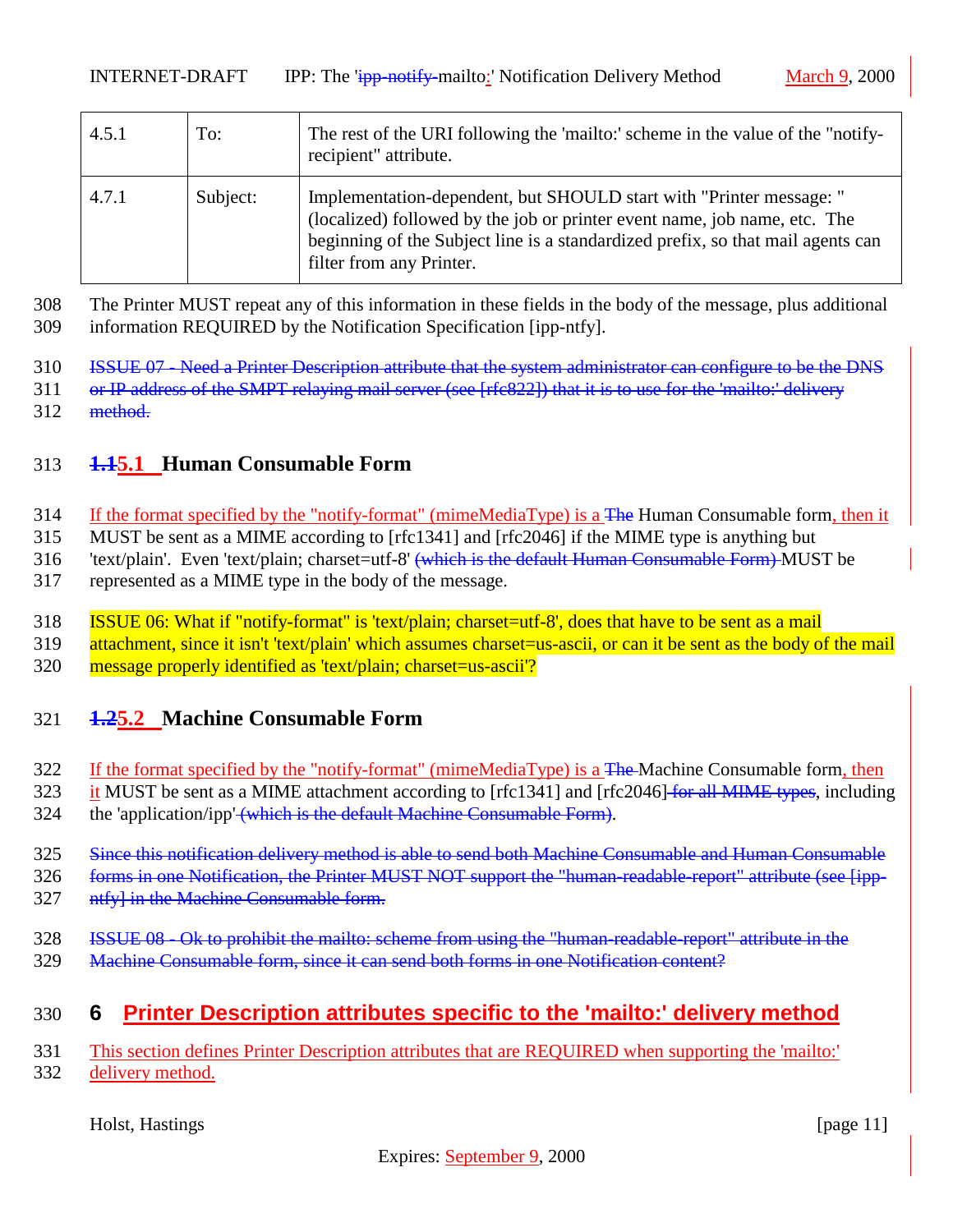## <span id="page-11-0"></span>**6.1 "printer-smtp-mail-service-address" (1setOf text(MAX))**

This REQUIRED Printer Description attribute contains the DNS or IP address of the SMTP relaying mail

server (see [rfc822]) that the Printer is to use to send mail messages when supporting the 'mailto:' delivery

method. The System Administrator is expected to configure this attribute with one or more values.

#### **7 Conformance Requirements**

 If the IPP Printer supports the 'mailto:' notification delivery scheme, the Printer MUST meet these conformance requirements:

- 1. MUST meet the conformance requirements defined in [ipp-ntfy].
- 341 2. MUST support at least the 'text/plain' Notification Content format. Being able to support any other 342 MIME media types (MUST be sent as mail attachments) is OPTIONAL. being able to send Human Consumable and Machine Consumable forms in the Notification Content.
- 344 3. MUST support the Subscription attribute semantics specified in section [4](#page-5-0) when sending Notifications, including not supporting the "human-readable-report" attribute in the Machine Consumable form.
- 4. MUST fill in the SMTP fields in the mail message as specified in section [5.](#page-9-0)
- 5. MUST support the "printer-smtp-mail-service-address" (1setOf text(MAX)) Printer Description attribute defined in section [6.](#page-10-0)

# **8 IANA Considerations**

 Since the 'mailto:' URL scheme is already defined in a standards track document and registered with IANA, 351 this document does not require anything further of IANA. IANA will be asked to register this 'ipp-notify-mailto' notification delivery scheme.

# **9 Internationalization Considerations**

 This notification delivery method presents no additional internationalization considerations already covered in the [ipp-ntfy] document. The IPP Printer MUST localize the Human Consumable format and the 'text' attributes in the Machine Consumable form. The Notification Recipient is expected to localize the attributes in the Machine Consumable that have the 'keyword' attribute syntax according to the charset and natural language supplied in the Notification Content which is derived from the Subscription object as supplied by the Subscriber.

# **10 Security Considerations**

# By far the biggest security concern is the abuse of notification: sending unwanted notifications to third

parties (i.e., spam). The problem is made worse by notification addresses that may be redistributed to

Holst, Hastings [page 12]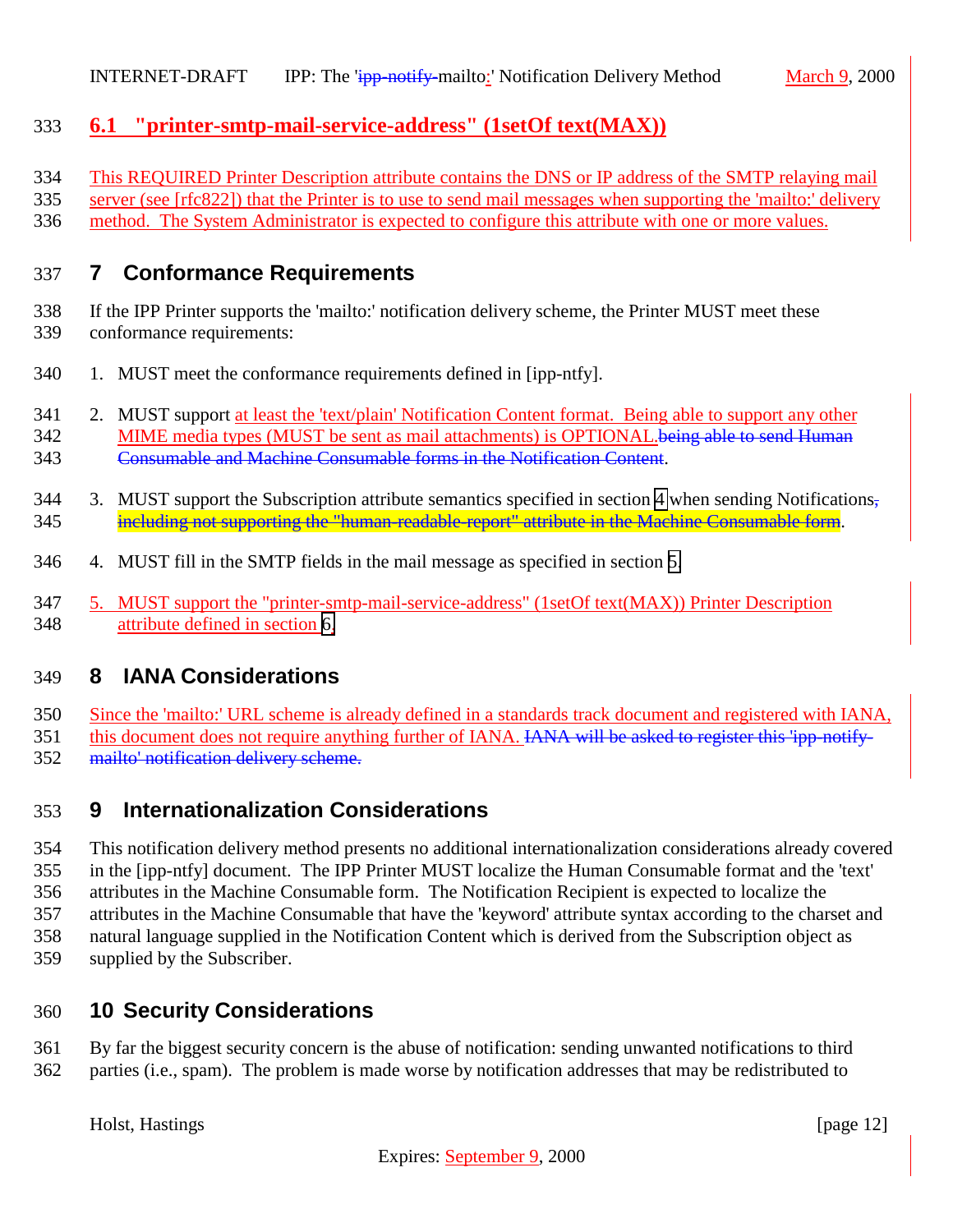<span id="page-12-0"></span>multiple parties (e.g. mailing lists). There exist scenarios where third party notification is required (see

Scenario #2 and #3 in [ipp-not-req]). The fully secure solution would require active agreement of all

recipients before sending out anything. However, requirement #9 in [ipp-req] ("There is no requirement for

IPP Printer receiving the print request to validate the identity of an event recipient") argues against this.

Certain systems may decide to disallow third party notifications (a traditional facsimile model).

 Sometimes the Notification Recipient is not the same person as the person who created the Subscription. It is possible for the Notification Recipient to find out who created the Subscription, since the subscriber

MUST supply the "subscriber-user-name" Subscription attribute in the Subscription Creation operation.

The [ipp-ntfy] document discusses general security considerations for notifications. Some delivery

372 methods, such as the 'ipp:-notify-pull' and 'ipp-notify-poll'delivery method, avoid the spam problem because

373 the Notification Recipient pulls the Notifications when desired. The 'ipp-notify-sendindp:' [indp-method]

delivery method allows the Notification Recipient to return a special status code reply to the IPP Printer

375 Send-Notifications operation to cancel the subscription. The 'mailto:' delivery method scheme does not permit either of these remedies.

 ISSUE 07 - Is there any way that a Notification Recipient could reply to the message in such a way as to 378 cancel the subscription and thereby solve the spam problem?

Some firewall administrators are preventing mail attachments from being accepted into their organizations

because of the problem of the attachments containing computer viruses. The 'mailto:' delivery method

allows the subscriber to suppress sending any attachments, by specifying only the 'text/plain' MIME media

type.

#### **11 References**

#### [ipp-coll]

- deBry, R., , Hastings, T., Herriot, R., "Internet Printing Protocol/1.0 & 1.1: collection attribute syntax", <draft-ietf-ipp-collection-00.doc>, work in progress, September 9, 1999.
- [ipp-mod]
- R. deBry, T. Hastings, R. Herriot, S. Isaacson, P. Powell, "Internet Printing Protocol/1.0: Model and Semantics", <draft-ietf-ipp-model-v11-04.txt>, June, 1999.

[ipp-ntfy]

 Isaacson, S., Martin, J., deBry, R., Hastings, T., Shepherd, M., Bergman, R., "Internet Printing Protocol/1.1: IPP Event Notification Specification", <draft-ietf-ipp-not-spec-01.txt>, October 14, 1999.

[ipp-pro]

- Herriot, R., Butler, S., Moore, P., Tuner, R., "Internet Printing Protocol/1.1: Encoding and Transport", draft-ietf-ipp-protocol-v11-03.txt, June, 1999.
- [rfc821]
- 398 Jonathan B. Postel, "Simple Mail Transfer Protocol", August, 1982.

Holst, Hastings [page 13]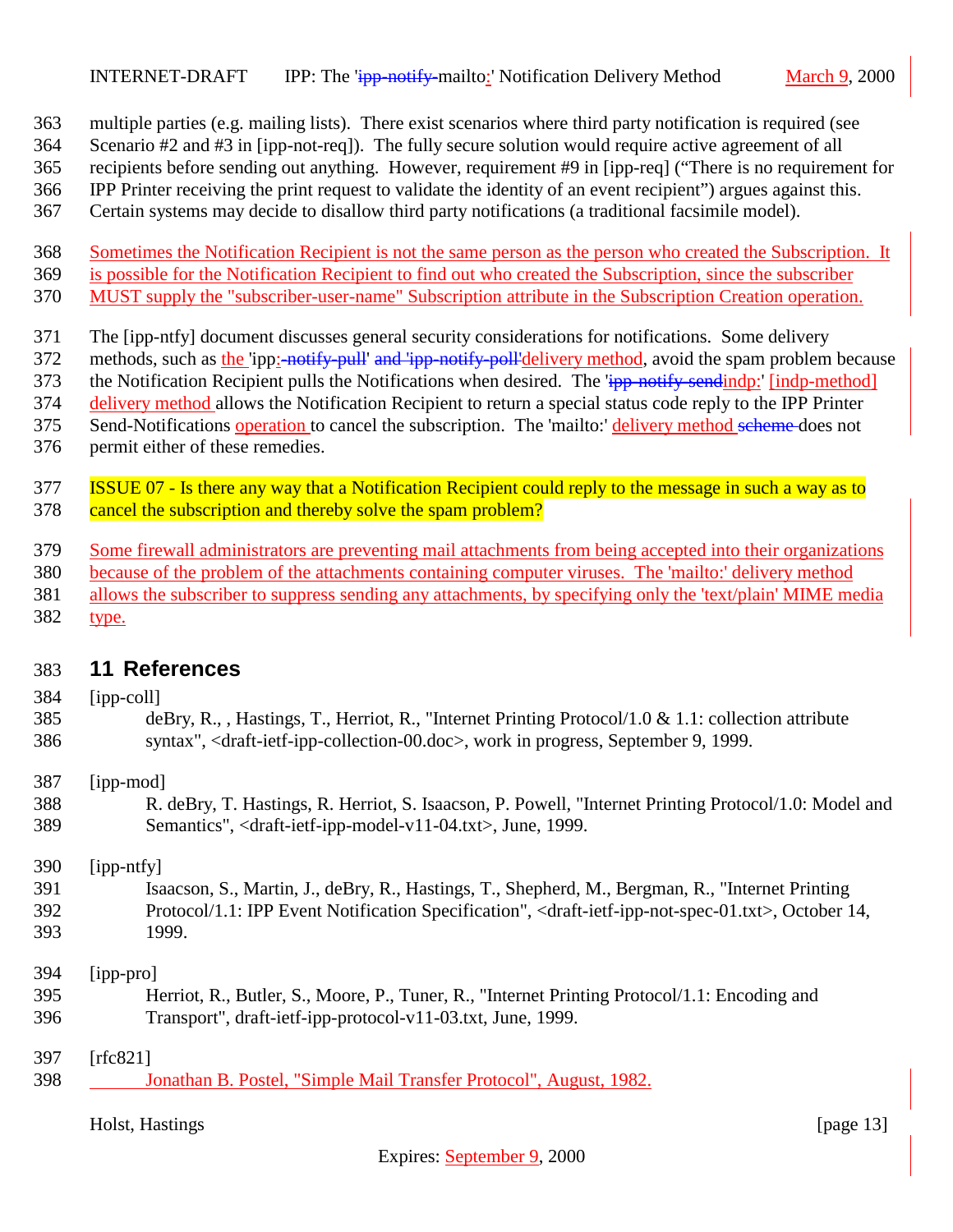<span id="page-13-0"></span>

| [rfc822]<br>David H. Crocker, "Standard For The Format Of ARPA Internet Text Messages", August 13, 1982. |
|----------------------------------------------------------------------------------------------------------|
| [rfc1341]                                                                                                |
| N. Borenstein, N. Freed, "MIME (Multipurpose Internet Mail Extensions): Mechanisms for                   |
| Specifying and Describing the Format of Internet Message Bodies", June, 1992.                            |
| [rfc2026]                                                                                                |
| S. Bradner, "The Internet Standards Process -- Revision 3", RFC 2026, October 1996.                      |
| [rfc2046]                                                                                                |
| Multipurpose Internet Mail Extensions (MIME) Part Two: Media Types. N. Freed & N. Borenstein.            |
| November 1996. (Obsoletes RFC1521, RFC1522, RFC1590), RFC 2046.                                          |
| [rfc2616]                                                                                                |
| R. Fielding, J. Gettys, J. Mogul, H. Frystyk, L. Masinter, P. Leach, T. Berners-Lee, "Hypertext"         |

Transfer Protocol - HTTP/1.1", RFC 2616, June 1999.

#### **12 Author's Addresses**

- Henrik Holst
- i-data international a/s
- Vadstrupvej 35-43
- 2880 Bagsvaerd, Denmark
- 
- Phone: +45 4436-6000
- Fax: +45 4436-6111
- e-mail: hh@i-data.com
- 421 <del>I-Data Corp.</del>
- 
- Tom Hastings
- Xerox Corporation
- 737 Hawaii St. ESAE 231
- El Segundo, CA 90245
- Phone: 310-333-6413
- Fax: 310-333-5514
- e-mail: [hastings@cp10.es.xerox.com](mailto:hastings@cp10.es.xerox.com)
- 
- 

# **13 Full Copyright Statement**

Copyright (C) The Internet Society (19992000). All Rights Reserved.